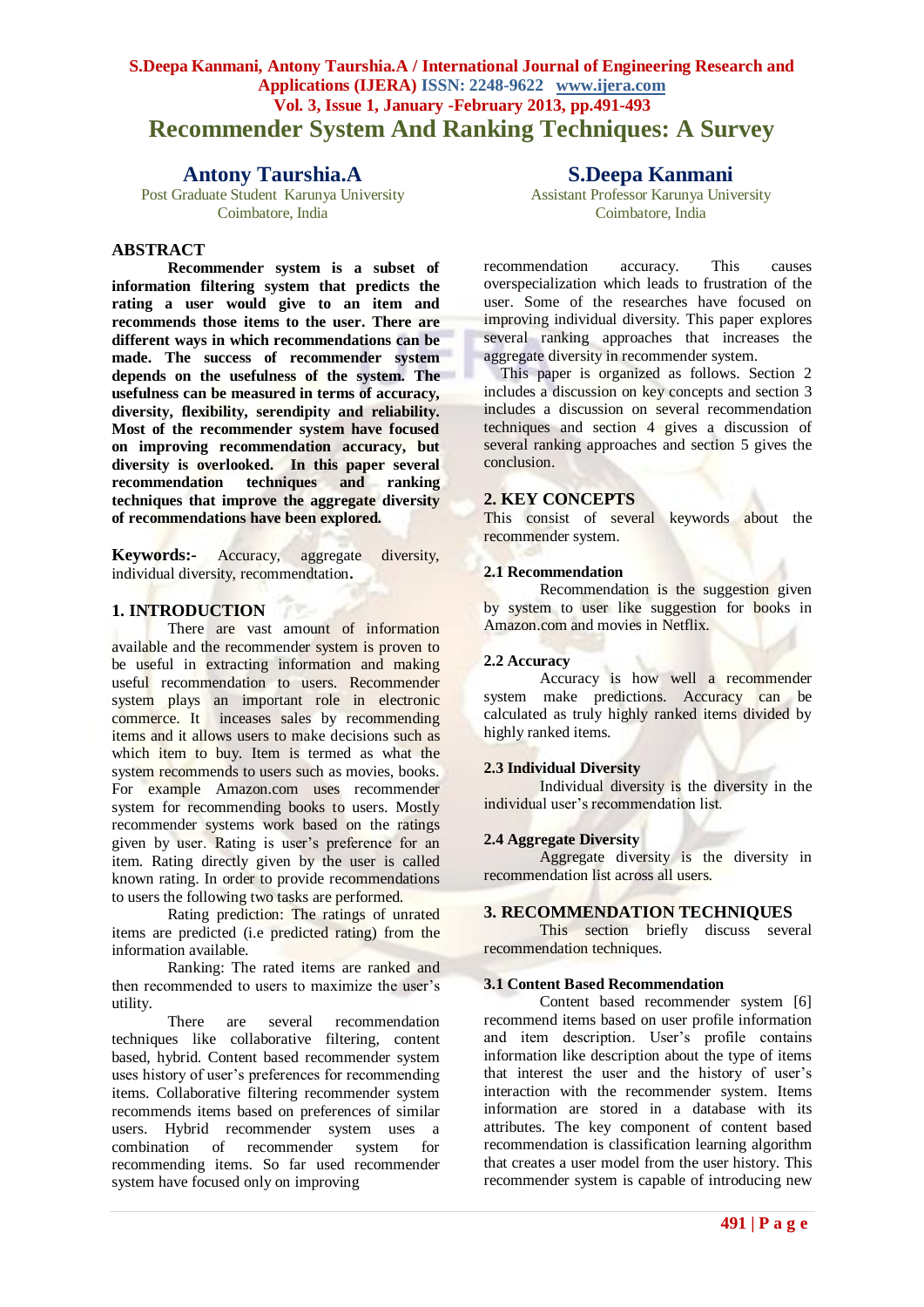# **S.Deepa Kanmani, Antony Taurshia.A / International Journal of Engineering Research and Applications (IJERA) ISSN: 2248-9622 www.ijera.com Vol. 3, Issue 1, January -February 2013, pp.491-493**

items to user. It can also provide explanation for recommending items. The user has to fill profile details mandatorily inorder to get recommendations.

#### **3.2 Collaborative Filtering Recommendation**

Collaborative filtering recommender system [4] recommends items based on the past preferences of similar users. First the user gives the preferences by rating the items. Based on the users ratings the system finds the similar users. With the similar users the ratings of unrated items are predicted and recommended to users. There are several approaches of collaborative filtering technique. Active filtering uses peer-to-peer approach, people who have similar interest rate products. Passive filtering approach uses implicit information like user's action for recommendation. Item-based filtering system uses item-item relationship for recommendation.

The collaborative filtering technique can be memory based or model based.

Memory based CF: Heuristic based techniques recommend items based on the past activites of users.

Model based CF: This technique learns a predictive model based on the past user activities using statistical or machine learning model.

The system should have enough ratings for recommending items as it is fully dependent on rating. This is called ramp up problem.

# **3.3 Knowledge Based Recommendation**

This technique uses the knowledge about products and users needs for making recommendations. Recommendation is made by matching the similarity between user's preference and product description. It does not suffer from ramp up problem since it does not depend on the ratings given by user. This system needs a database and needs to be updated for making useful recommendations.

#### **3.4 Outside The Box Recommendation**

The problem of overspecialization is overcome using OTB recommendations [3], [5] and helps to make fresh discoveries. This technique uses a concept called item region. Region (i.e the "box") is defined as the group of similar items. Regions are created based on similarity distances between items. Stickiness is user's familiarity to a region. Based on the stickiness the system finds items that are not familiar to the user and recommends those items. This technique increases the novelty.

#### **3.5 Graph Based Recommendation**

Most of the recommender system use two dimensional information like user and item. Homogeneous and heterogeneous graphs [8] can be used which provides the capability to deal with multidimensional information like user's intensions. A graph-theoretic approach [9] based on maximum flow or maximum bipartite computations represent user and item as vertices and the flow is calculated. This technique improves aggregate diversity of recommendations. One of the major drawback with the graph-based approach is when the input data becomes large it becomes tedious to rebuild graph.

# **3.6 Hybrid Recommendation**

recommendation uses a combination of recommendation technique. Content based recommendation and collaborative filtering recommendation is the commonly used combination. Both the system suffers from ramp up problem. The disadvantages in both the techniques can be overcome by combining them in parallel or cascade. Both the rating and the profile data can be used for finding recommendations. This technique improves the recommendation accuracy but diversity is not considered.

## **4. RANKING TECHNIQUES**

This section includes several ranking techniques [1], [2] in recommender system to improve aggregate diversity.

#### **4.1 Standard Approach**

This is the commonly used approach for ranking the items in recommender system. The predicted rating is ranked from highest to lowest.  $rank_{standard}(i) = R^{*}(u, i)^{-1}$ 

where  $R^*(u, i)$  is the predicted rating. The power of -1 indicates that the items with highest predicted ratings are recommended to user. This approach increases the accuracy in recommender system but not diversity.

# **4.2 Item Popularity Based Approach**

Item popularity based approach ranks items based on the popularity of the item from lowest to highest. The number of users who have rated the item gives the popoularity of the item.<br>rank<sub>*Itempop*</sub> $(i) = |U(i)|$ ,

where  $U(i) = \{u \in U | \exists R(u, i)\}\$ 

 $R(u, i)$  is the known rating given by user u to item i. This approach increases the diversity in recommender system.

#### **4.3 Reverse Predicted Rating Approach**

This approach ranks the items based on the predicted rating value from lowest to highest.<br>rank  $_{RevPred}(i) = R^*(u, i)$ 

#### **4.4 Item Average Rating**

This approach ranks the items based on the average of the known ratings. $rank_{Avabating}(i) = \overline{R(i)},$